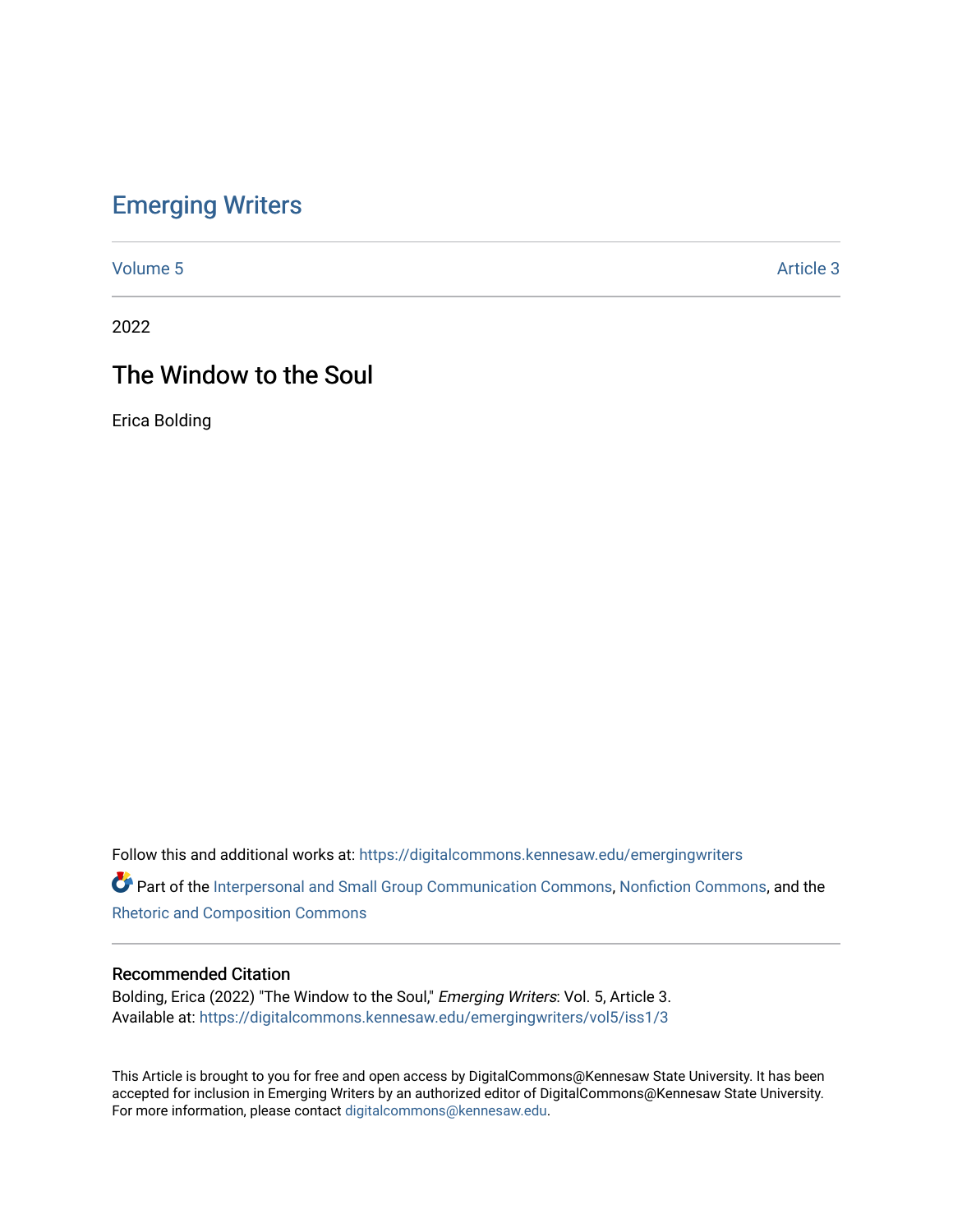#### The Window to The Soul

## by Erica Bolding

#### **So, What's The Problem?**

They say that eyes are the window to the soul. While that may be true, I would say that tone of voice is also the window to the soul. In a world where mental health awareness is on the rise, I feel it is important to recognize an undermined language issue that is tone. One's tone of [voice](https://www.youtube.com/watch?v=5UUV49tf2m0&t=105s) is vital to communicating effectively (Pellicano). Tone is also a non-verbal language that I feel is overlooked.There are various types of tones that one can use, such as:

| <b>TONES</b>                                                               |  |
|----------------------------------------------------------------------------|--|
| Soft<br>Sweet<br>Funny<br>Sarcastic<br>Serious<br>Happy<br>Curious<br>Hurt |  |
| Angry/frustrated                                                           |  |

Society enjoys when people use happy, soft, sweet, funny, and even sarcastic tones (for comedic effect). However, when it comes to overly serious tones or angry tones (raised voices) people automatically assume that it is disrespectful towards them. Sure, there are circumstances where a raised voice is rude and inappropriate, but the question I raise is this: is it always inappropriate to raise your voice or shift your tone in conversation? I argue that tone is a new language that is evolving alongside its partner which is a verbally spoken language. Tone tells the story of the inner chaos going on inside oneself that cannot be verbally expressed.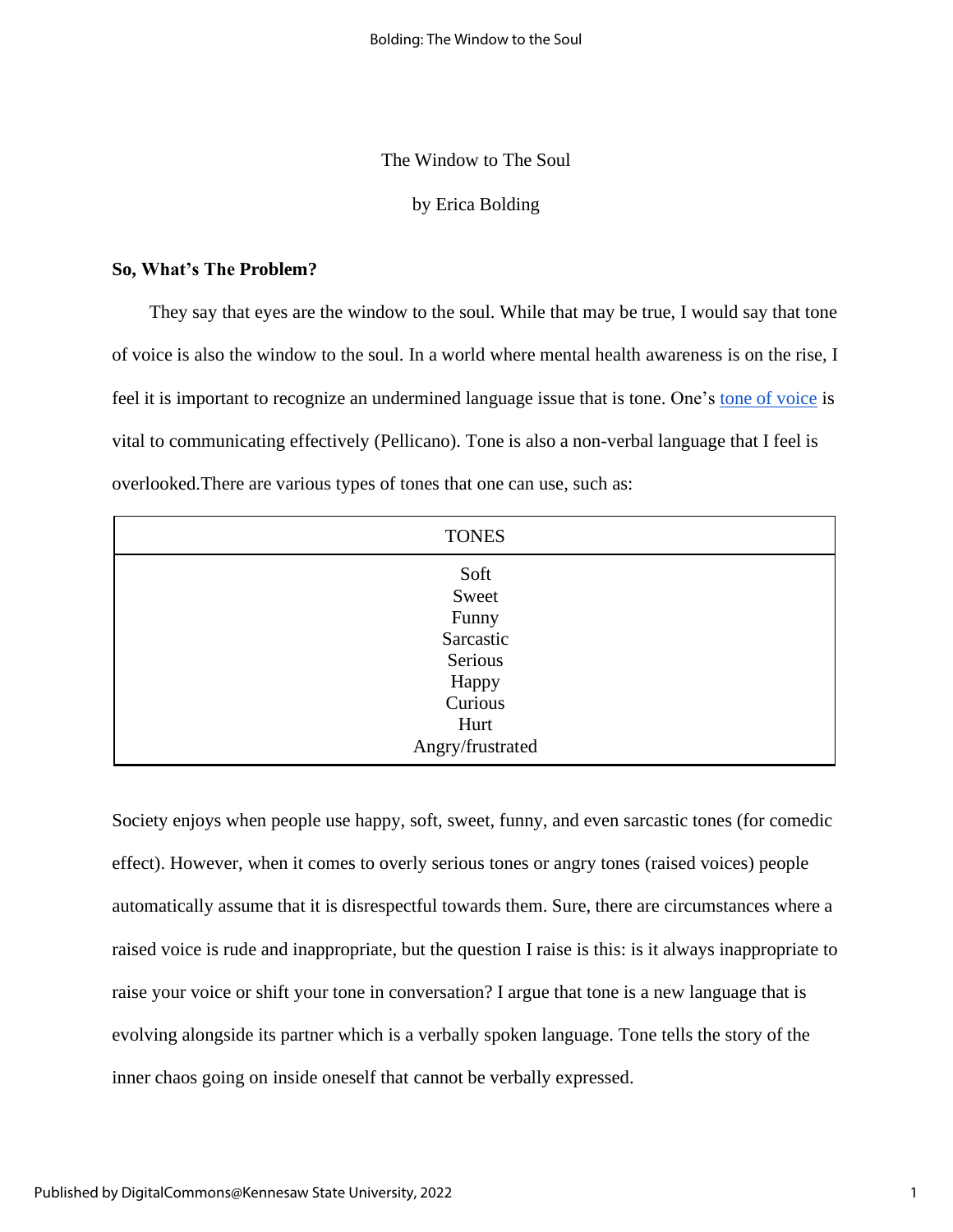### **Memoir**

The room smelled of essential oils. My mom, fighting a small cold, had the diffuser next to her bed. She was sitting up in her bed looking at her phone as I stood in the doorway leaning up against the wall with my arms crossed on my chest. My throat ached as I tried to hold back my tears. I was stressed and overwhelmed; I felt alone. I felt stuck and like nothing would ever change. I wasn't where I wanted to be, and life was not what I thought it would be. The room was chilly because she kept her fan on high. The only light was from the two lamps that she always had on. She looked concerned as her eyes saw straight through me. She had a slight frown on her face as she saw tears swelling in my eyes. She knew what I was thinking.

My mom is a single parent, but she was not always one. My dad died six, going on seven, years ago, leaving her a widow at forty-two years old. She is by far the strongest woman I know, filled with a love for life and joy despite her tragedy. My mom has a great gift of discernment. She can spot a lie from a mile away and vice versa with the truth. She carries, though, a significant amount of stress. Single-mom life is far from easy. She is responsible for everything: bills, food, education, clothes, etc. Every now and then the stress will get to her, but this happens rarely. Through every moment of my life, she has been my rock and my best friend. At that moment in time, she was the listener.

#### **What Are We Listening To?**

We as people listen to things all the time. We listen to music, television shows, movies, and plays. With that also, we listen to voices: voices of joy, voices of anger, voices of despair, and so on. When we hear those voices, we are listening for tone. The way we say things changes phrases' meanings. For example, the video I have linked in the introduction describes the idea of how changing tone to emphasize different words in a singular phrase can change the entire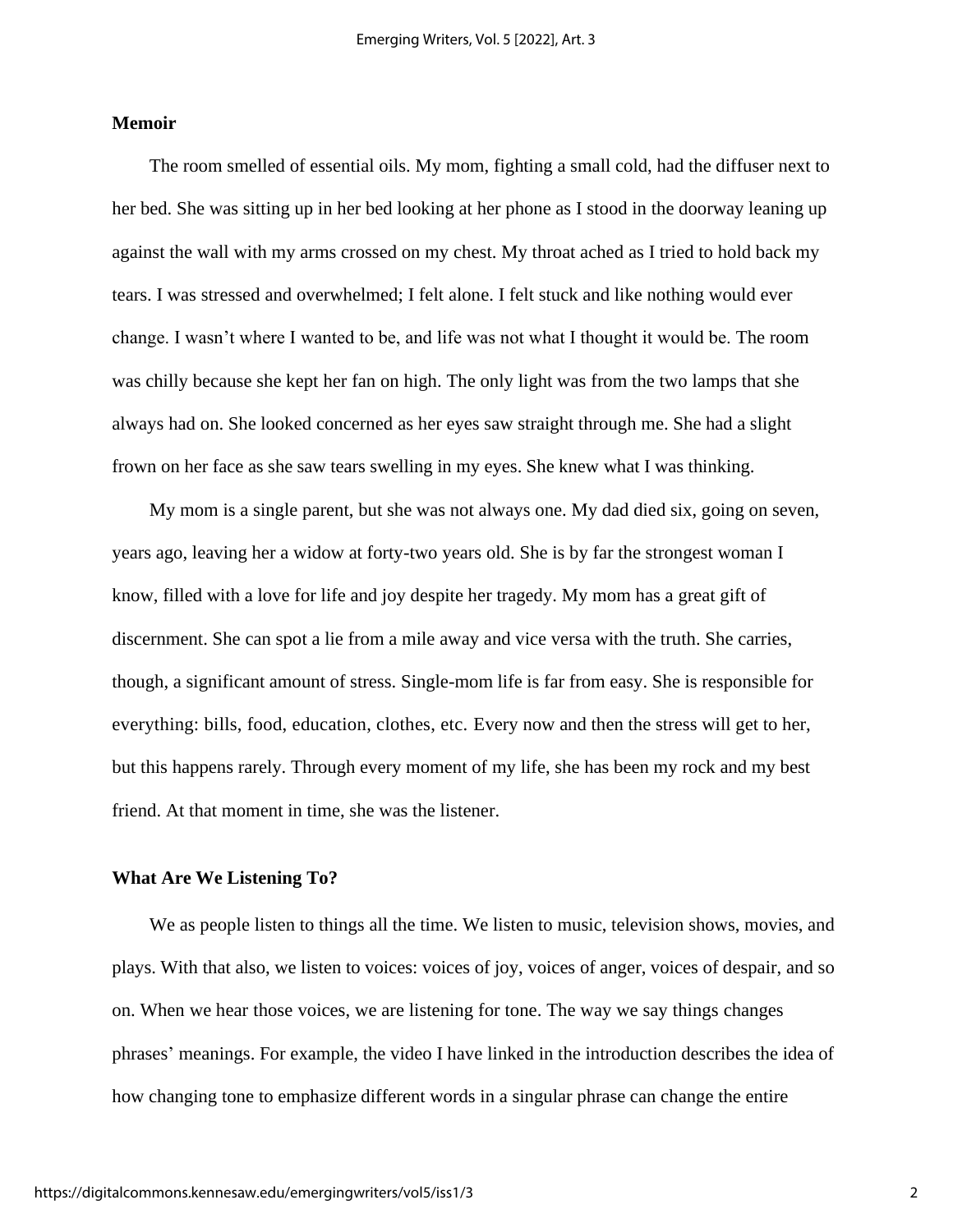meaning of that phrase. An example the woman in the video uses is the phrase "I know the answer." The phrase can mold itself into many different meanings because of a change in tone. It can be said with certainty or uncertainty depending on what tone a person uses. Therefore, what we say changes with our tone of voice. The meaning of words changes when we change our tone. Tone is complex, and frankly, I am about to make it even more complex. Before I do though, let's continue where we left off.

## **Memoir Continued**

She reached for her hand cream because her hands were always dry. She squeezed out a tiny amount to rub into her hands. After she placed the small tube of lotion down and rubbed it into her dry, cracked hands, she returned her gaze to me. She asked me what was wrong, and I started to break down. At that point, I was under a massive amount of pressure. I was an eighteen-year-old girl who had just started college, with the pressure of living in a single-parent household, the pressure of having to make my own money, the pressure of working, the pressure to keep my grades up, the pressure to make friends, the pressure to succeed.

## **Stop: Listen to Me**

Since my dad died, I have dealt with massive amounts of trauma that have led me to battle depression and anxiety. Most of the time, I can handle it well, but when life gets too overwhelming it takes me back into a dark place. I can't handle as much, and my inner self starts to cripple itself. One of the symptoms of this horrible disease called depression is that when I reach my limits I tend to lash out. Quite frankly, I hate it. Yet, I cannot help but desire to have somebody hear me. I am unable to express my trials verbally; therefore I physically cannot express it any other way.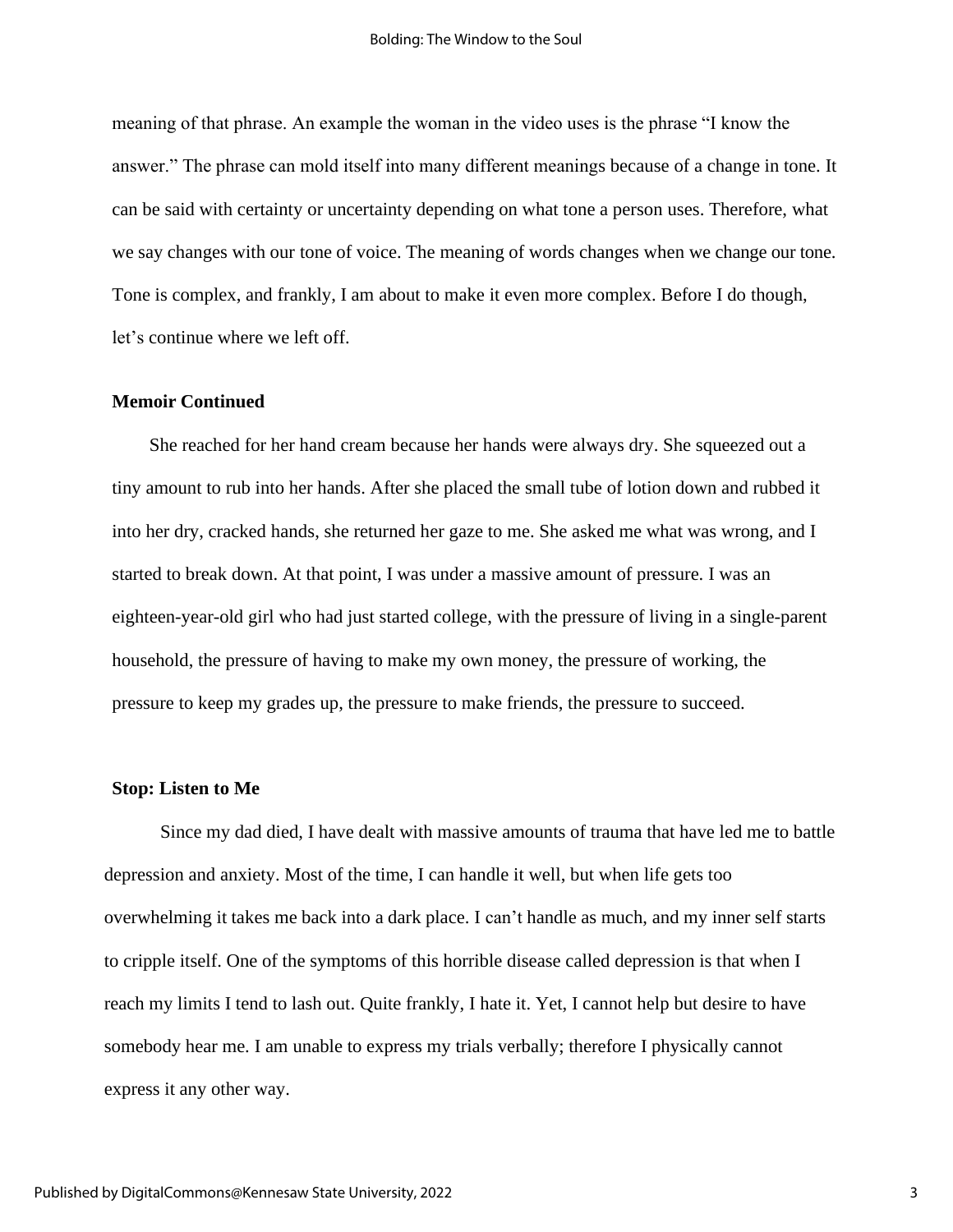## **Back to the Memoir**

I was frustrated due to feeling that I was the one taking on massive amounts of responsibility while she got to experience a more laid-back lifestyle. I am a full-time college student with a part-time job at a law firm. I run back and forth every day to get my mom to work, my sister Ivey and myself to school, myself to work, and sometimes get Ivey to work too. We have one car between the three of us (my mom, sister, and I) so our schedule runs tight. My mom was growing in concern by the minute, and she finally asked, "Sweetie, what's on your mind?" I simply looked down at my feet because this question triggered my emotions. I did not know how to formulate my words to tell her exactly what was wrong. She continued, "Erica, baby, I need you to tell me what's bothering you. I can tell something is off." Her words lingered in my mind for a few moments before I finally breathed out in a broken and raised voice, "I'm tired. I can't live like this anymore! I'm tired of putting up with it, and I'm tired of picking up Ivey's slack." Mom stopped me for a second saying, "Erica…" in that tone where you know she is saying, "You know there is only so much I can do. I am doing my best, but she has to step up too." Of course, I know this part of it. Furthermore, I was not necessarily blaming my mom for my sister's actions; however, I was angry and mentally exhausted, so it seems it came out that way.

## **What Tone?**

Tone changes with our attitudes. Our attitude is also a reflection of what is going on inside the mind. Typically, if someone is grumpy their tone often matches their attitude. In this circumstance, not even I can argue against that specific tone being disrespectful. Unless I present this question, why are they grumpy? Are they grumpy because they did not get their way or are they not actually grumpy but rather hurting? There is a difference. One is justifiable while the

other is not. An off tone because something did not go your way is undoubtedly rude and can https://digitalcommons.kennesaw.edu/emergingwriters/vol5/iss1/3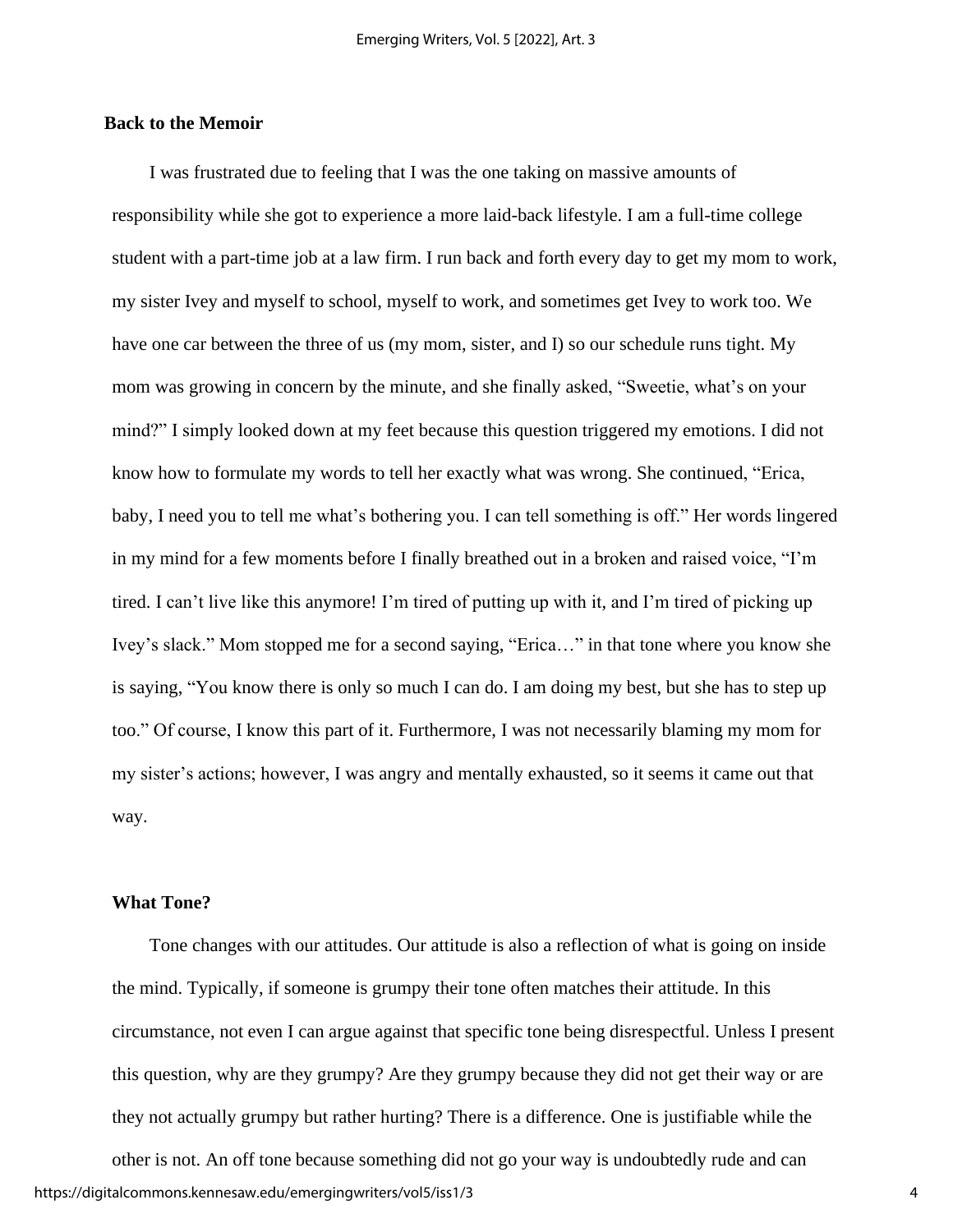speak for itself. My mom only said one word, but she meant something more. One word turned into twenty-two merely because of her tone.

## **Back Again**

"Why am I the only one who is taking responsibility?" I said as I shifted my weight off the doorway. "Why can't the 20-year-old take some of this off of me? I'm 18 and doing way more than she's ever done. I can't do it all. We live in a single-parent household, and everything is difficult." I paused for a moment to hold back my tears, "We have to start working as a team. And YOU have to start making her take some responsibility." My mom's eyes widened for a split second as I continued, "You hold her hand through everything; SHE'S ALMOST 20!" I shouted as my mom looked back down at her hands.

#### **Yes, I Yell**

What many fail to recognize is that when someone is yelling, they are not always directing it towards a person. Rather, they are directing that tone towards their emotions that are unable to be processed. Deep emotions that come with severe mental health issues can cause severe reactions that often do not present themselves in an obvious fashion. Depression, for example, has multiple side effects that often cause interference with the way people with this disorder communicate. Due to the imbalance of hormones, irritation can occur

# **Signs and Symptoms** of Depression



changes



Loss of interests In







Trouble sleeping o



**Fatique or decred** 

energy



death or suicide

much easier and much more frequently because of the lack of ability to process emotions. Take a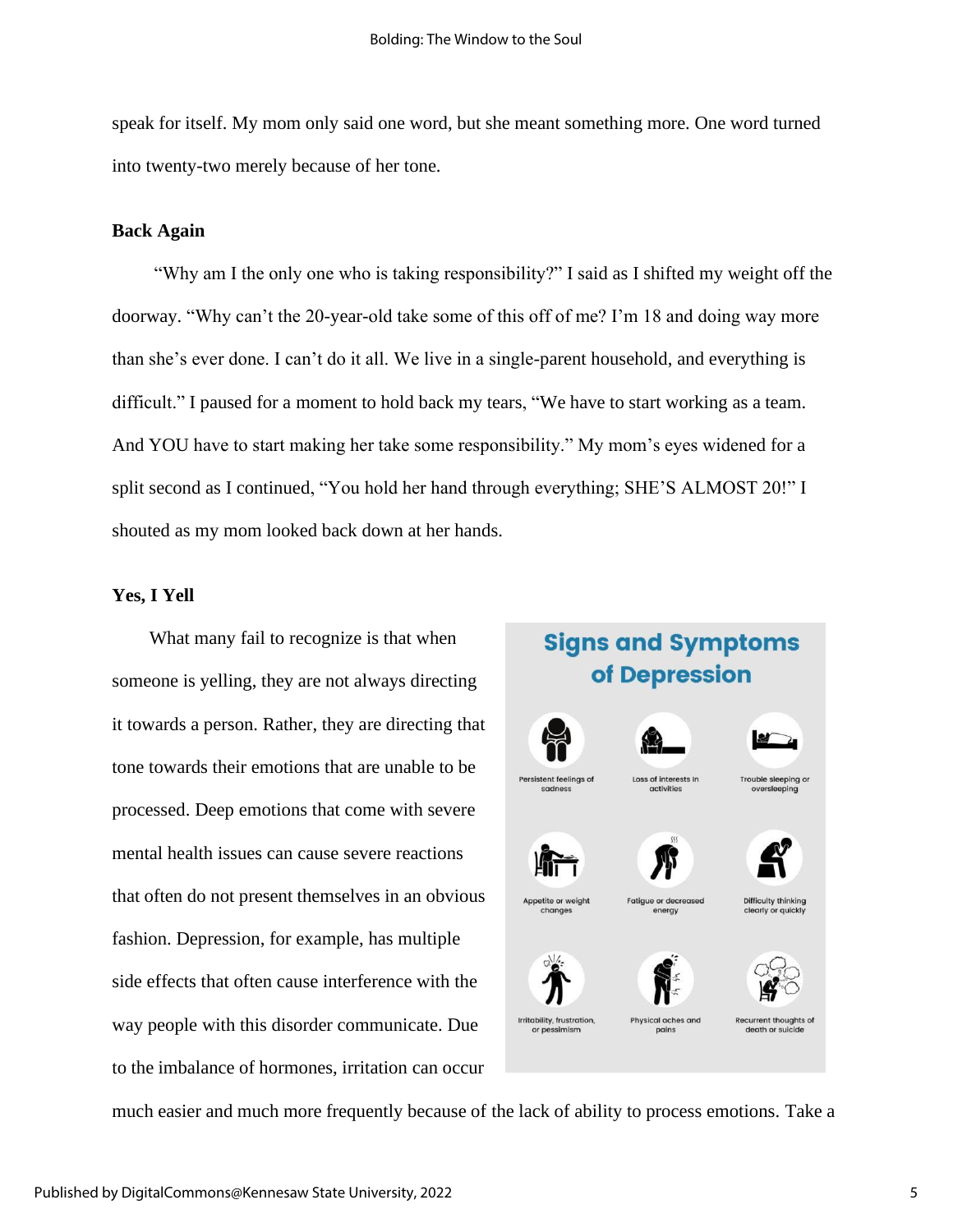moment and reference the picture provided (Soriano and Cogliostro). Examine those symptoms, try to feel them for a moment.<sup>1</sup> I ultimately want to focus on the symptom listed in the bottom left corner, irritability. However, before I do that, I want to examine the others to see how they all could correlate.

Depression is complex, and this illustration above simplifies the complexities so that it is explainable. There is a plethora of cause-and-effect symptoms that are involved with depression; each symptom can cause another. Take trouble sleeping and appetite changes. Lack of sleep can cause the entire function of the human body to change, including one's appetite. Lack of nourishment can lead to fatigue, fatigue can lead to difficulty concentrating, lack of concentration can lead to desperate feelings of sadness (because one does not feel productive anymore), and feelings of prolonged sadness can lead to thoughts of suicide. How can these symptoms not cause one to lash out? The answer is simply this: these symptoms are so persistent and so prevalent that it should not be in question why someone with this disorder is yelling. How could they not? The influx of heavy and extreme emotions causes outbursts that reveal the inner chaos of that person's mind; the thoughts and feelings that one cannot figure out how to verbally express, and the internal darkness that they want the light to shine on so badly, is expressed through their "violent" tone as opposed to their words.

## **Take Me Back to The Scene**

"She has to start doing it on her own. You don't hold my hand so why hold hers? I deal with so much inner chaos every day and I still get up and do what has to be done." She swiftly shifted her head back up to look at me, "She has been allowed to sit there and do nothing because she's anxious and because of that I've never had the chance to just sit and be still with my own

<sup>1</sup>I would like to take a moment and clarify that these are not the only symptoms to depression. I do not want to generalize depression into a singular picture off the internet. Depression is highly complex and manifests itself in several ways that is subject to each person. I would be insensitive and ignorant to not make this discretion. https://digitalcommons.kennesaw.edu/emergingwriters/vol5/iss1/3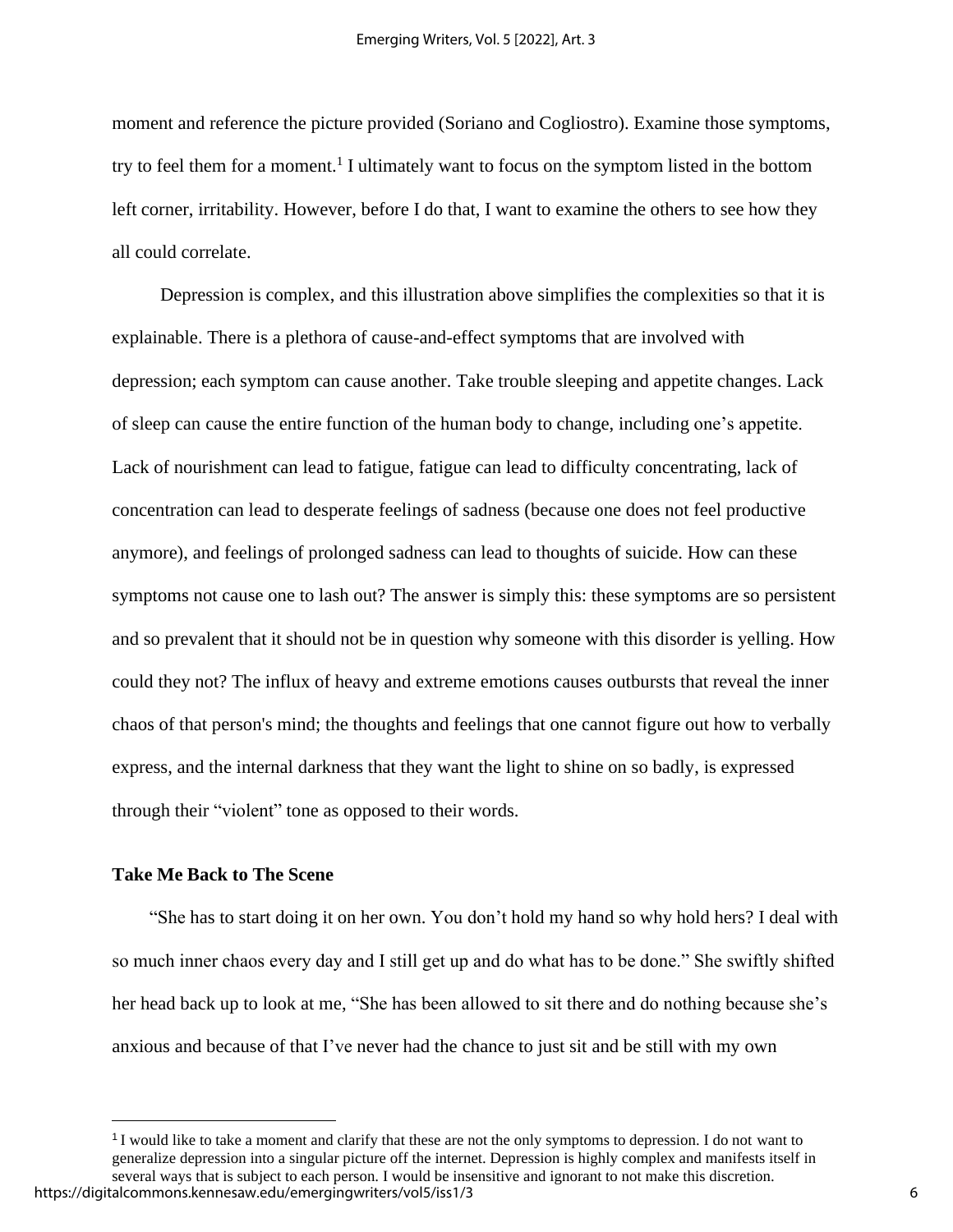problems. I don't let it stop me and I don't make excuses for myself." She grimaced as she reflected on what I had said so far. Part of her was upset that my voice was no quieter than it was. Admittedly my voice was raised by the time I had made my claim about her holding my sister's hand (not literally but theoretically). What's interesting was this: the focus was seemingly onfrustration with my sister. In reality, though, this was not the core issue.

## **Wait, Let Me Clarify!**

I said before, I struggle with depression and anxiety, and sometimes even suicidal thoughts. For a while, those problems disappeared, and they were not nearly as prevalent as they were before. However, as the new school year began, these monsters crept back up to haunt me like slithering snakes. I was afraid and I did not know how to express to my mom that I was dealing with issues again. So yes, all those things I cried over were and are true. They are real struggles, but inside my head, I was attempting to tell my mom something else. I needed my mom to know what was going on inside my head; I felt like a soldier who was losing the battle.

#### **Flipped Side of The Coin**

Of course, there are circumstances where one must be hyper-aware of their tone for respect purposes. It would be absurd for one to yell at their boss or in most circumstances yell at one's elders. Or a teacher yelling at young students, like in this [video,](https://www.nytimes.com/video/nyregion/100000004159212/success-academy-teacher-rip-and-redo-video.html) without probable cause is utterly ridiculous and should be stopped (New York Times). Where the issue lies, though, is when is it inappropriate and appropriate to use such a tone? For some, this argument is not even worth mentioning. They will take examples like the ones mentioned above and automatically rule out any sort of raised tone. Horrific circumstances like these will blind them from seeing the flipped side of the coin. That is, they will be blind to see how raised voices can serve as a warning sign. From their perspective, raising one's voice is always off-limits and never beneficial. It always has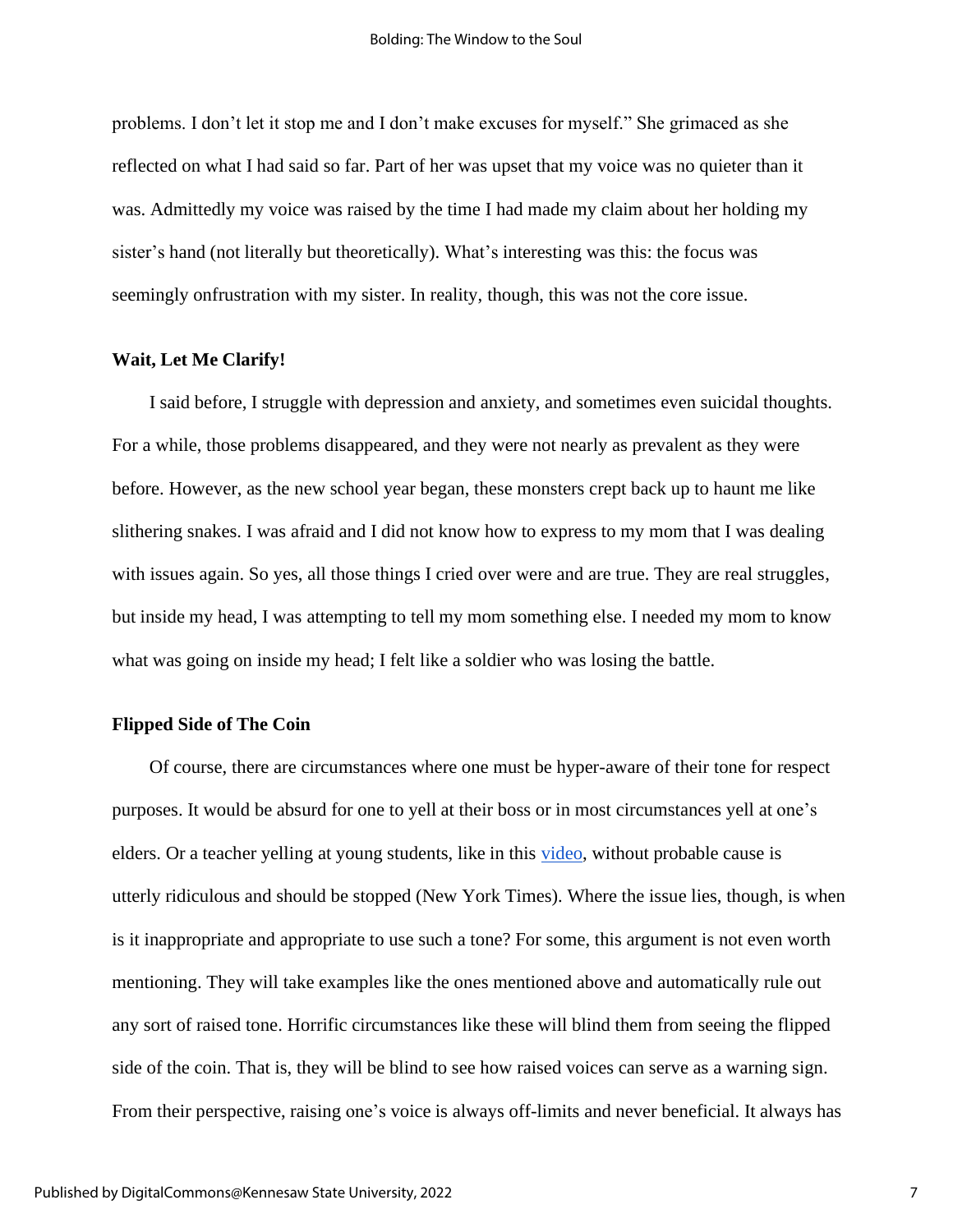a negative connotation because from most people's perspectives, they believe that every time someone yells it is directed towards them. They feel personally attacked. While this does happen, and we need to acknowledge it and change that behavior, it does not mean that this is always the case.

## **Expression**

Tone is often described as the defining factor behind what someone means. This is exactly right, but it is often misinterpreted. Society hyper-focuses on tone in the wrong way. Our focus should be on hearing what the tone has to say rather than listening to it mindlessly, assuming it is a threat to ourselves and undermining the words behind the tone. This is becoming an ongoing and dangerous issue from my observation and experience. Before, I said tone is vital to communication, and it is. However, I mean this differently than how one might assume. Throughout this journey we have taken so far, I feel that it has been made clear that tone is the window to the soul. Yet, despite this knowledge that tone is so vital, we still refuse to address the real issue which is that tone is the unspoken language of the hurting.

So, when I say that tone is vital, I mean something new. I mean that tone is attempting to tell us something. In circumstances where there is a person battling disorders such as anxiety, depression, bipolar, ADHD, borderline personality disorder, and other mental illnesses, I think it is imperative to view their tone in a new light. People with these disorders are not attempting to offend you by being rude. This is quite the opposite. They want to tell you something, but they do not know how to do so.

Take this trending [TikTok](https://www.tiktok.com/@aallycat/video/7018729459838848261?_d=secCgYIASAHKAESPgo%208vlswSBgDf%2BrMIEC4XpxXxvngr%2FIhEmScrdhXXPkCCNPEurNVAA5qayCnSsh%20bKWmEmYAtQQiw3PfXSwfJGgA%3D&checksum=320074609231c6743821da895698%20a9a414364bdbd510d8255867720c925b146b&language=en&preview_pb=0&sec_user_id) sound for instance (Ally). The TikTok is of a girl who captions First, "lashes out randomly, always on edge, easily frustrated, no motivation" that then switches to three new phrases stating, "so disrespectful," "no one wants to be around her," and "she's such a b<sup>\*\*\*\*</sup>." The video ends with the girl mouthing the words to the end of the sound that says, "why"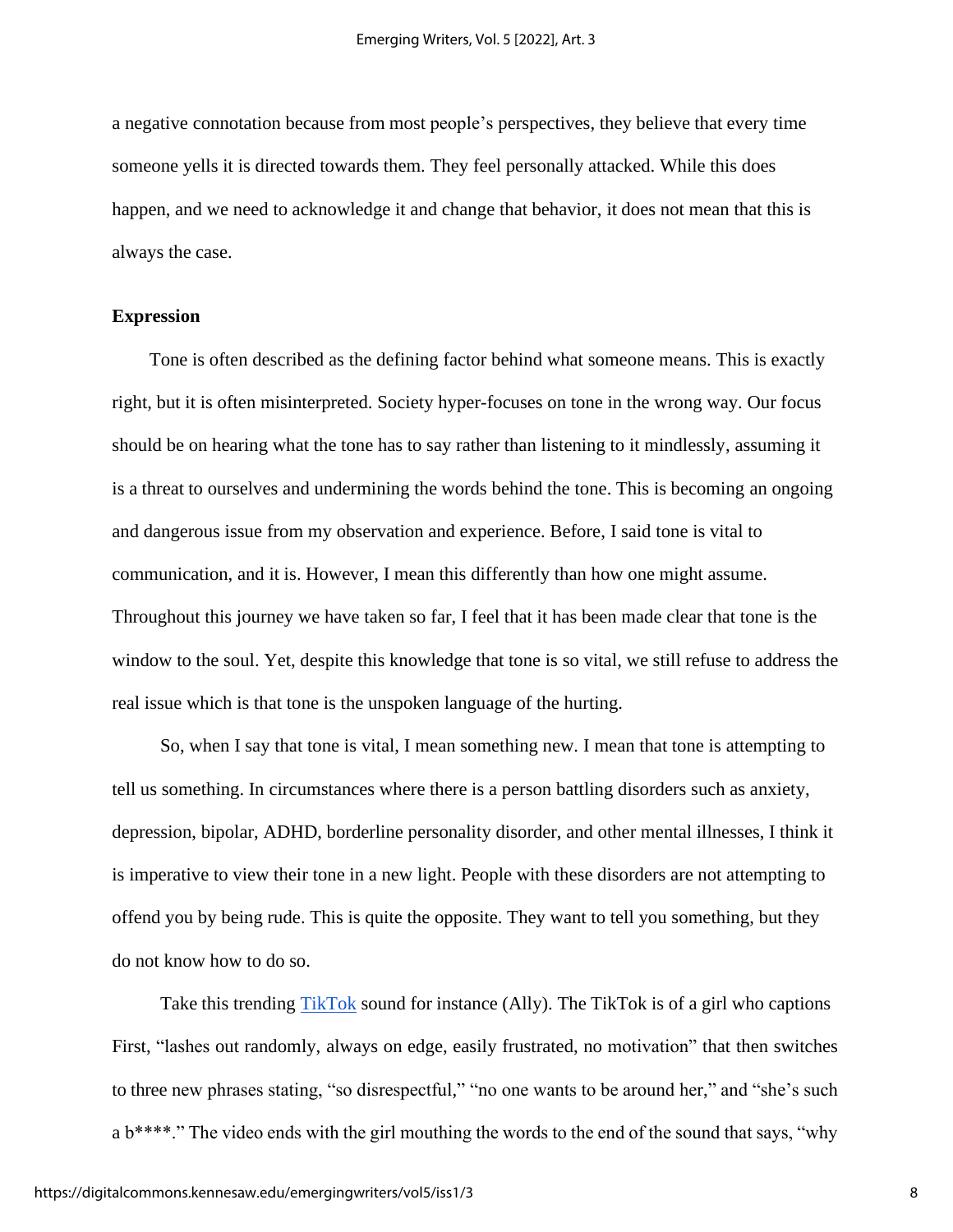can't you f\*\*\*ing hear me?" This is a powerful TikTok trend that breaks the typical TikTok stereotype of fun and meaningless dances. It is utilizing a platform to spread awareness about a subject that is becoming increasingly more important. It also provides a perfect example of how just because someone is lashing out or is easily frustrated does not mean that they intend to be disrespectful. They are desperately trying to get someone to hear them and see them. All that they want is for someone to see them drowning. It is not the person themselves who is screaming at you but their inner demons begging you to hear them. They use their tone hoping you pick up on their cue for you to dive into the raging seas and help them. Their raised voice is not an act of disrespect; rather it is an audible cry for help. They want to be seen because they do not feel seen, and they want to be heard because they do not feel heard.

## **Okay, I'm Finished.**

Often, I have found myself in similar situations to what I just described. As a person who has battled and still battles mental illnesses such as anxiety and depression, I have noticed that my tendency to raise my voice when upset is my subconscious mind pushing for myself to be heard. I struggle with feeling that I am seen and heard. What is a bulletproof way to be seen and heard? Raise your voice. It turns heads, it rings in ears, it silences a room, and grabs everyone's attention without fail. Yet, my goal is not to appear disrespectful. However, it still is perceived that way. Semi-rightfully so, we know nothing else as a society other than to assume the raising of one's voice is automatic disrespect. Yet, my challenge is this, to change that perspective. By changing this perspective, society might be able to understand those with mental disorders better. We might be able to discern more effectively those who could be struggling with mental illness. Changing this perspective could even save lives. If we can learn the cues, if we can swallow our feelings of pride, we may just be able to pick up on the non-verbal cries for help and keep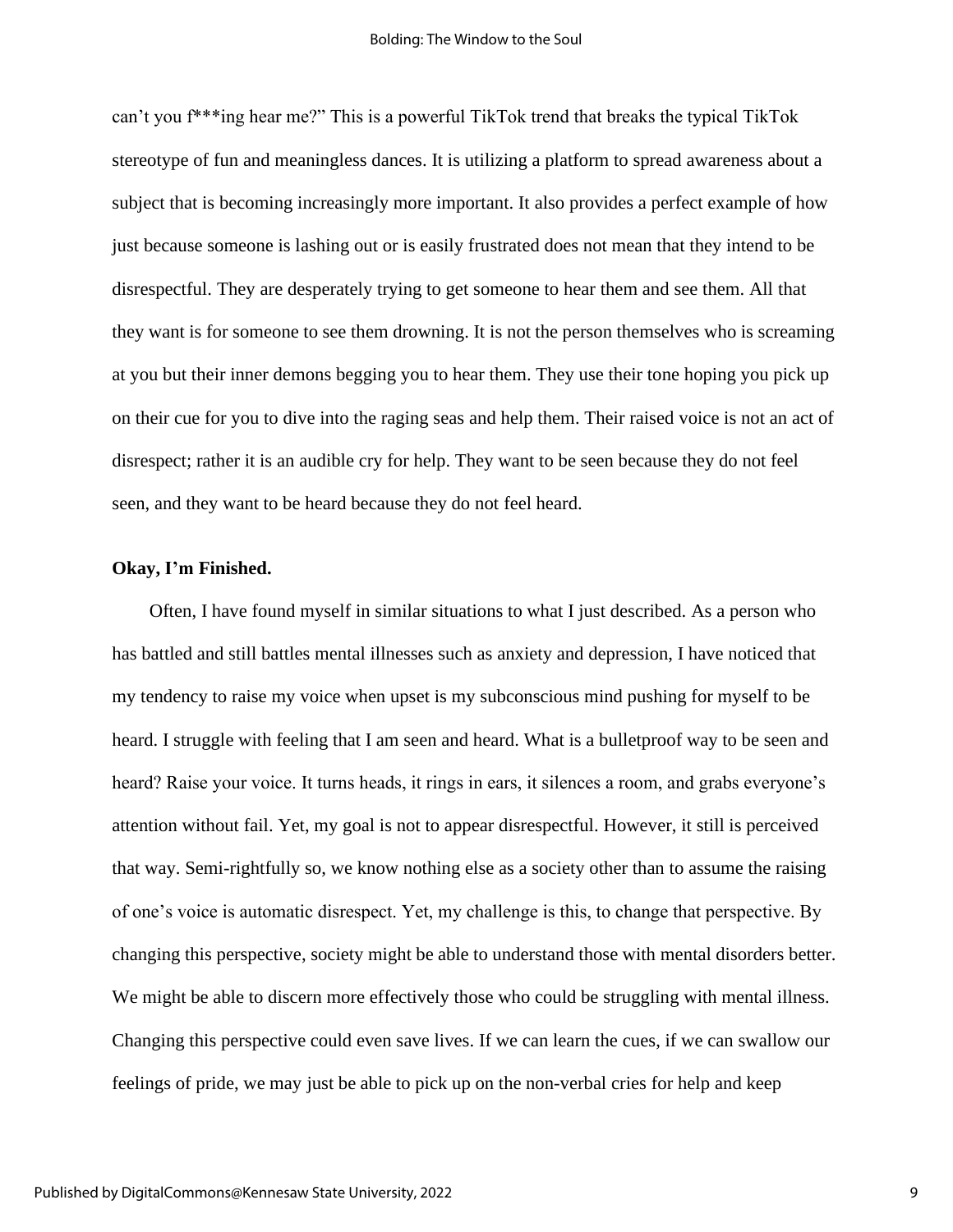someone alive. What if we did that? How would our world change? How would your world change?